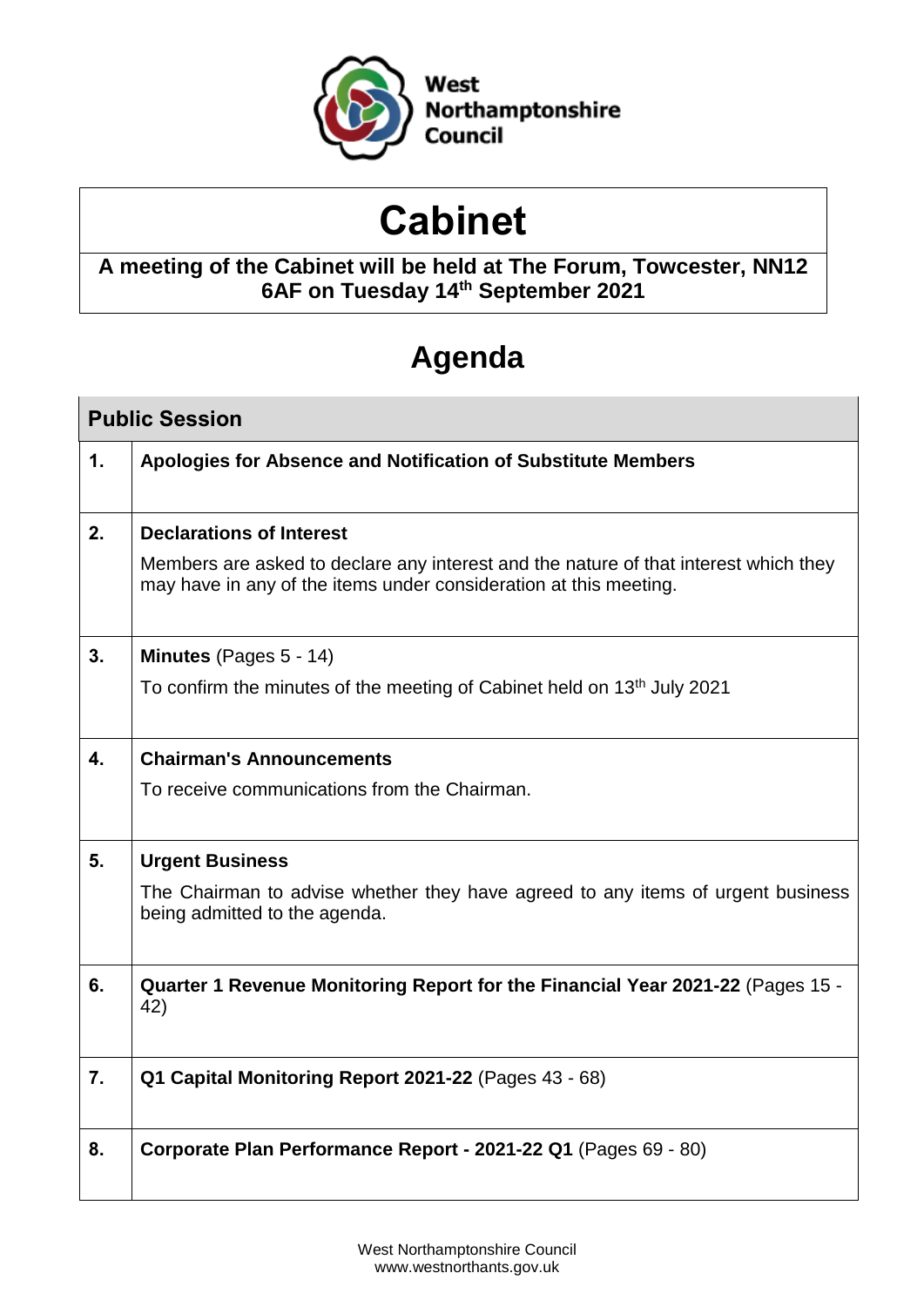| 9.  | Quarter 1 Transformation Update (Pages 81 - 86)                                                                                                                                                                              |  |
|-----|------------------------------------------------------------------------------------------------------------------------------------------------------------------------------------------------------------------------------|--|
| 10. | Local Government and Social Care Ombudsman Annual Report Analysis 2020-<br>21 (Pages 87 - 94)                                                                                                                                |  |
| 11. | West Northamptonshire Strategic Plan: Spatial Options Consultation and<br>Statement of Community Involvement and West Northamptonshire Local<br>Development Scheme (Pages 95 - 196)                                          |  |
| 12. | A422 Farthinghoe Bypass (Pages 197 - 206)                                                                                                                                                                                    |  |
| 13. | Regulatory Services Statutory Plans 2021-22 (Pages 207 - 252)                                                                                                                                                                |  |
| 14. | Hellidon Conservation area, Spratton Conservation area, Article 4(1) Directions<br>for conservation areas at Weedon Bec, Flore, Everdon, Little Everdon,<br>Staverton, Kilsby, Welford and Pitsford (2021) (Pages 253 - 264) |  |
| 15. | <b>Innovative Flood Resilience Project (Pages 265 - 276)</b>                                                                                                                                                                 |  |
| 16. | New secondary free school for northern Northampton (Pages 277 - 298)                                                                                                                                                         |  |
| 17. | Re-procurement of facilities management contracts (Pages 299 - 304)                                                                                                                                                          |  |
| 18. | Extension of 78 Derngate Charles Rennie Mackintosh Museum - Northampton<br><b>Towns Fund (Pages 305 - 434)</b>                                                                                                               |  |
| 19. | Variation to Agreement to Lease of Stable Block at Delapre Abbey (Pages 435 -<br>440)                                                                                                                                        |  |
| 20. | Local Council Tax Reduction Scheme 2022-23 (Pages 441 - 446)                                                                                                                                                                 |  |
| 21. | Proposal for Capital Funding to replace the Library Management System and<br>associated hardware (Pages 447 - 452)                                                                                                           |  |
| 22. | <b>Exclusion of the Press and Public</b>                                                                                                                                                                                     |  |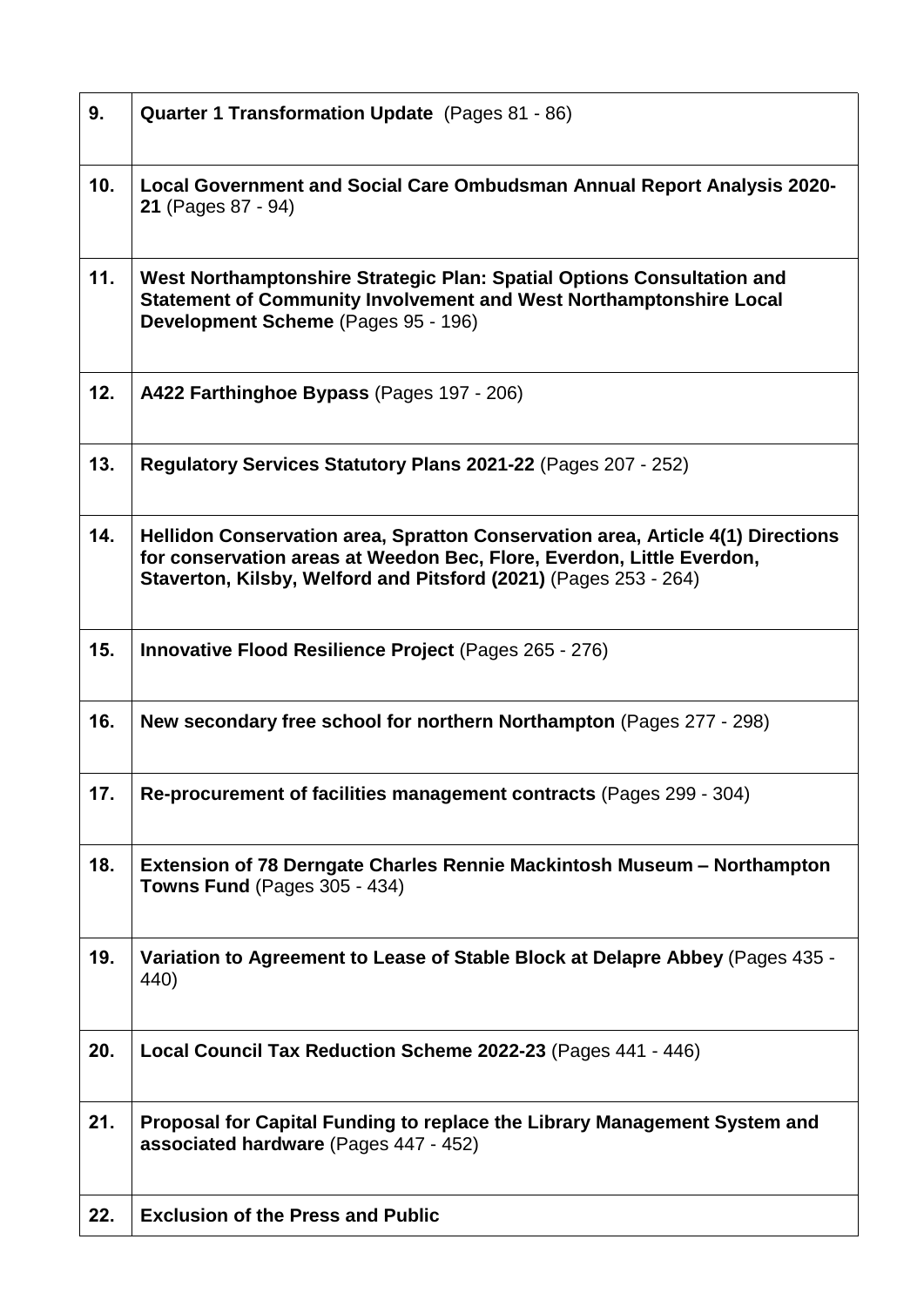The following report(s) contain exempt information as defined in the following paragraph(s) of Part 1, Schedule 12A of Local Government Act 1972.

Paragraph 3 – Information relating to the financial or business affairs of any particular person (including the authority holding that information).

Members are reminded that whilst the following item(s) have been marked as exempt, it is for the meeting to decide whether or not to consider each of them in private or in public. In making the decision, members should balance the interests of individuals or the Council itself in having access to the information. In considering their discretion members should also be mindful of the advice of Council Officers.

Should Members decide not to make a decision in public, they are recommended to resolve as follows:

"That under Section 100A of the Local Government Act 1972, the public and press be excluded from the meeting for the following item(s) of business on the grounds that, if the public and press were present, it would be likely that exempt information falling under the provisions of Schedule 12A, Part I, Paragraph 3 would be disclosed to them, and that in all the circumstances of the case, the public interest in maintaining the exemption outweighs the public interest in disclosing the information."

### **Private Session**

**23. Proposal for Capital Funding to replace the Library Management System and associated hardware - Appendix A**

Catherine Whitehead Proper Officer 6 September 2021

| <b>Cabinet Members:</b>           |                                    |  |  |
|-----------------------------------|------------------------------------|--|--|
| Councillor Jonathan Nunn (Chair)  | Councillor Adam Brown (Vice-Chair) |  |  |
|                                   |                                    |  |  |
| <b>Councillor Fiona Baker</b>     | <b>Councillor Lizzy Bowen</b>      |  |  |
| <b>Councillor Rebecca Breese</b>  | <b>Councillor Matt Golby</b>       |  |  |
| Councillor Mike Hallam            | <b>Councillor Phil Larratt</b>     |  |  |
| <b>Councillor Malcolm Longley</b> | <b>Councillor David Smith</b>      |  |  |
|                                   |                                    |  |  |

## **Information about this Agenda**